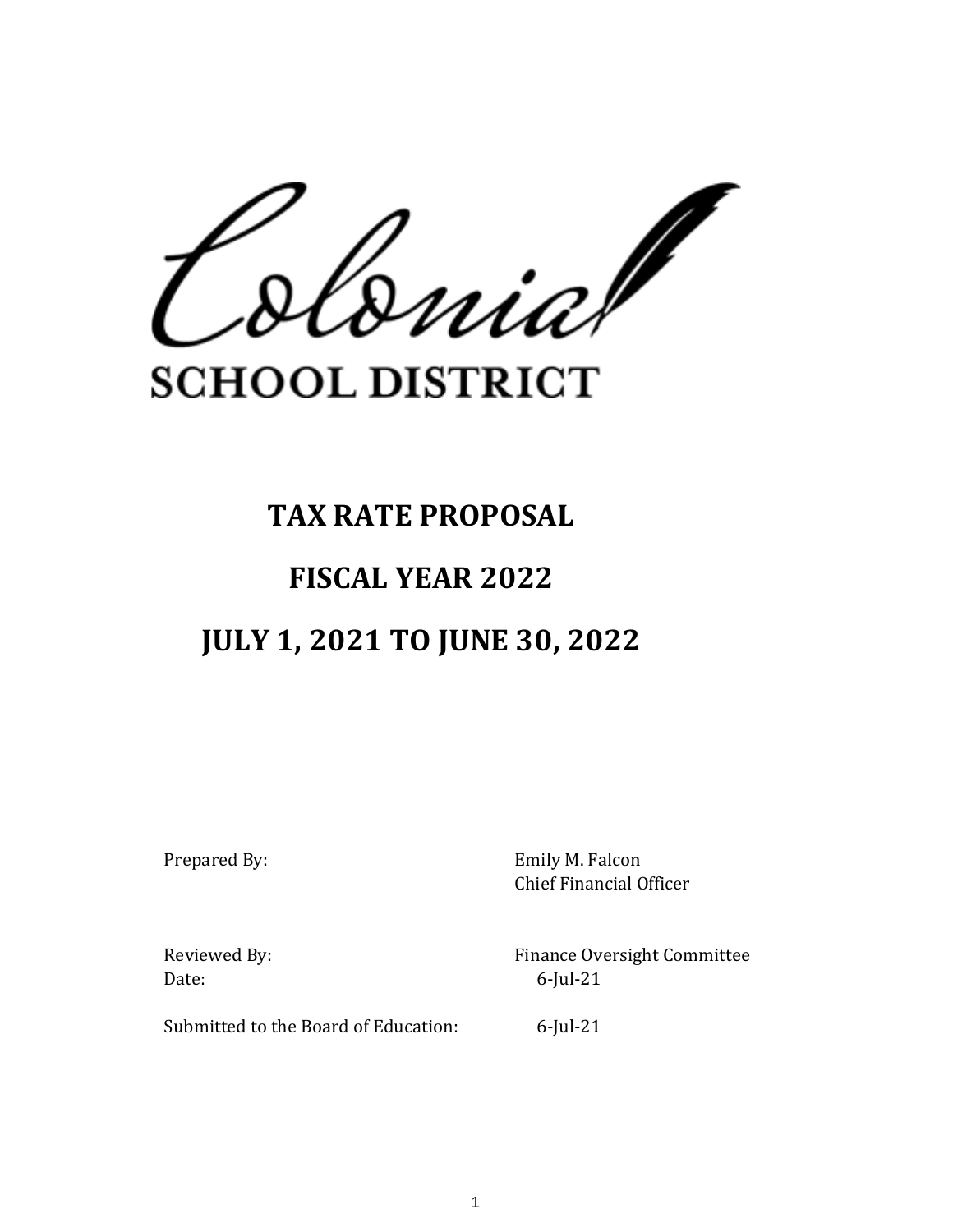#### **Item Page Number**

| Debt Service Tax Rate                        | 3 |
|----------------------------------------------|---|
| Minor Capital Improvement/Match Tax Rate     | 4 |
| Tuition Tax Rate                             | 5 |
| Tax Rate Proposal and Historical Information | 6 |
| Assessment Data                              | 7 |

The tax warrant is approved annually by the Board of Education and must be submitted to New Castle County by the second Thursday in July.

Current Expense may be used for any expenditure in the district except to buy property or pay off bonds. This portion of the rate can only be increased through voter referendum. There are two components to current expense tax. The first component is a function of the New Castle County School Tax District and is 46.8 cents of the tax rate.

All revenues generated in the four districts by the 46.8 cents are pooled together and reallocated based on the number of units at September 30th of the prior fiscal year. The district's share of the tax district for fiscal year 2022 is 18.59364082%. The second component involves multiplying the district's tax assessment times 111.8 cents per \$100 of assessed valuation. The district's total assessed valuation for FY 2022 as reported by New Castle County is \$3,085,691,915.

The tax rate proposed for fiscal year 2022 does not include any adjustments to the current expense rate. Adjustments to the Debt service rate have been made to reflect expenditure projections, resulting in a 2.5 cent decrease. Due to an increased allocation of Opportunity funding, the administration is recommending a half cent increase in the match tax rate.

The administration is not requesting any adjustment to the the tuition rate although changes have been made to the amounts being generated for the various tuition programs. These changes result in an overall rate that is 2 cents below the rate for FY 2021.

Pages 3 through 5 represent the calculations for three of the four components of the tax rate.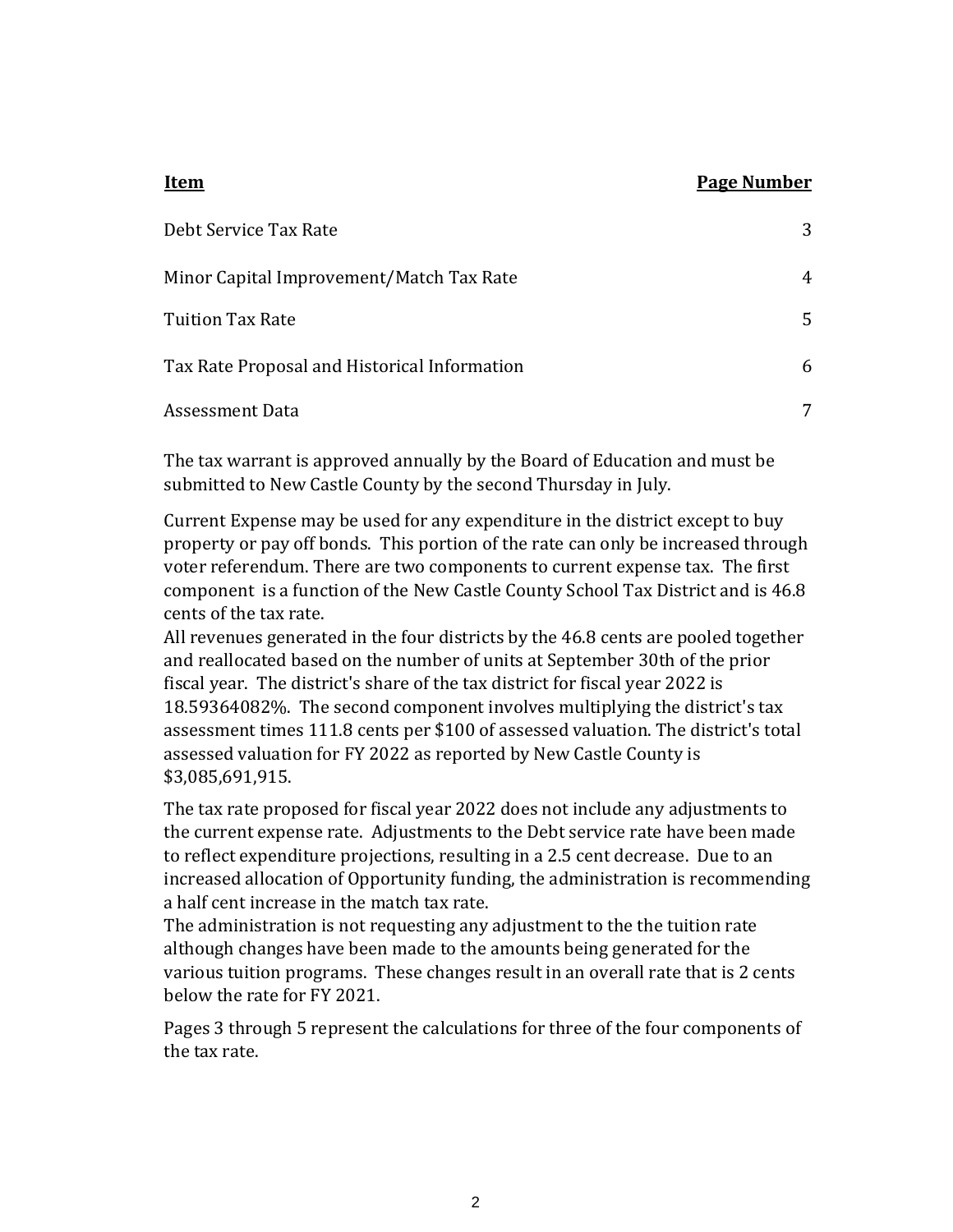| <b>DEBT SERVICE TAX RATE</b>                                         |           |
|----------------------------------------------------------------------|-----------|
| (MAJOR CAPITAL IMPROVEMENTS)                                         |           |
| Recommended Tax Rate (in cents)                                      | 12.0      |
| Debt Service Estimated Balance as of 6/30/21                         | 3,300,149 |
| <b>PROJECTED REVENUE</b>                                             |           |
| Anticipated tax revenue based on Colonial's assessed valuation of    | 3,702,830 |
| \$3,085,691,915 at 16.5 cents for each \$100 of assessed property.   |           |
| \$308,569.19 is the potential revenue for each cent on the tax rate. |           |
| <b>Interest Earned on Fund Balance</b>                               | 45,195    |
| Total Available Funds                                                | 7,048,173 |

#### **PROJECTED EXPENSES**

|      | <b>Local Share for Projects in Annual Bond Bills</b> |                   |                |           |
|------|------------------------------------------------------|-------------------|----------------|-----------|
| Year | <b>Projects</b>                                      | <b>Bond Value</b> | <b>Payment</b> |           |
| 2001 | McCullough, William Penn                             | 8,546,300         | 436,716        |           |
|      | Gunning Bedford, Southern                            |                   |                |           |
| 2002 | McCullough, William Penn                             | 7,181,600         | 358,001        |           |
|      | <b>Gunning Bedford</b>                               |                   |                |           |
| 2003 | Carrie Downie, New Castle                            | 8,243,500         | 444,984        |           |
|      | Wilmington Manor, William Penn                       |                   |                |           |
|      | <b>Gunning Bedford</b>                               |                   |                |           |
| 2004 | Eisenberg, Colwyck                                   | 6,917,000         | 381,305        |           |
|      | Pleasantville, ML King                               |                   |                |           |
| 2007 | Wrangle Hill (Wilbur)                                | 20,166,800        | 1,257,350      |           |
|      | McCullough, New Castle                               |                   |                |           |
| 2008 | Wilmington Manor, William Penn                       | 9,402,700         | 617,240        |           |
|      | Gunning Bedford, George Read                         |                   |                |           |
| 2009 | William Penn                                         | 3,522,500         | 569,810        |           |
| 2010 | Carrie Downie, Castle Hills                          | 4,901,100         | 99,764         |           |
|      | Pleasantville, Eisenberg                             |                   |                |           |
|      | Total value of authorized bonds                      | 68,881,500        |                |           |
|      | Total payments due in FY 22                          |                   | 4,165,170      |           |
|      | Payments due 7-1-22 through 10-01-22                 |                   | 2,297,092      |           |
|      | <b>Total Debt Service Expenditures</b>               |                   |                | 6,462,262 |
|      | PROJECTED DEBT SERVICE BALANCE 9/30/22               |                   |                | 585,911   |

Note: These funds are used to retire long term bond obligations for the local portion of major capital expenditures.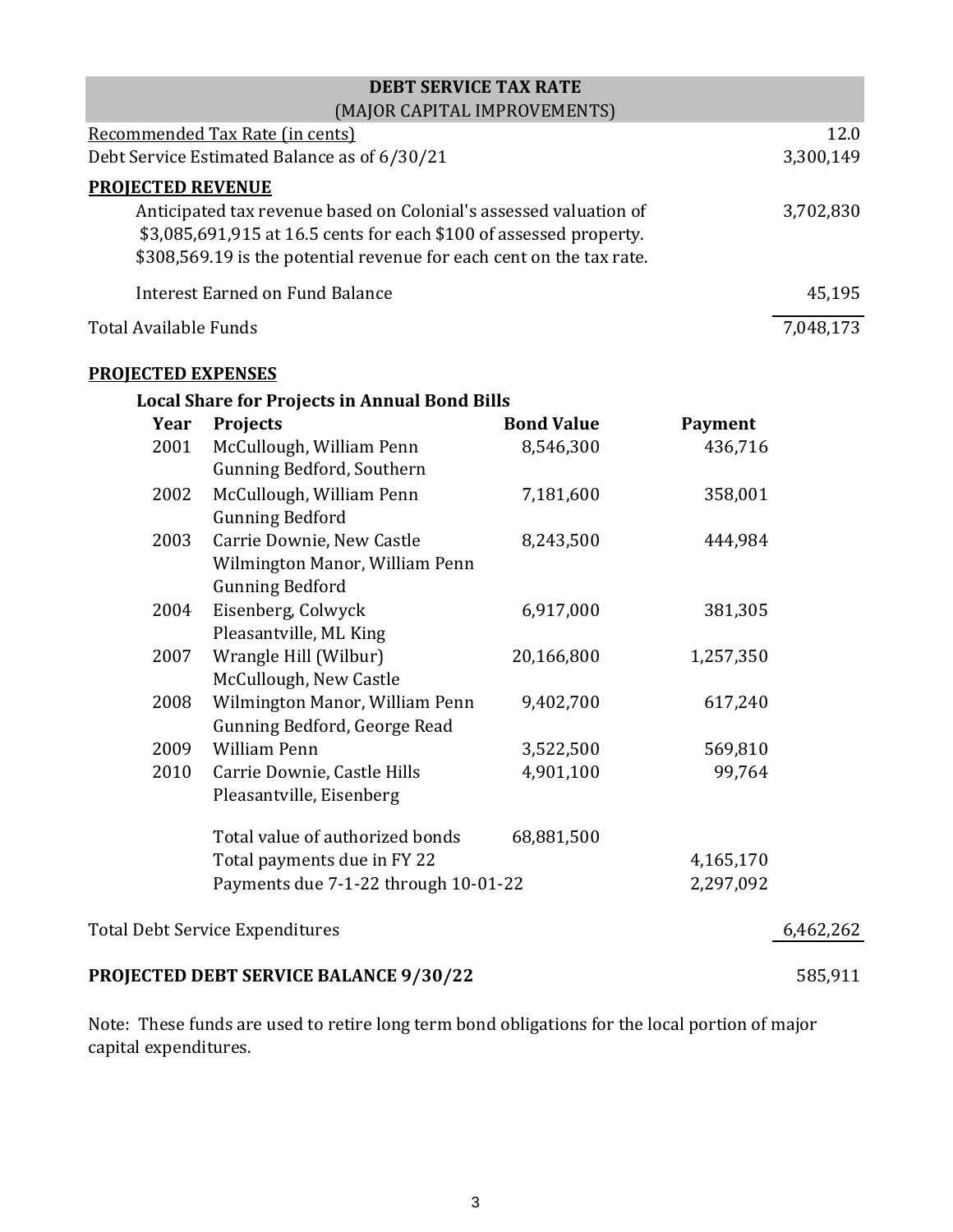| MINOR CAPITAL IMPROVEMENTS (MCI)/MATCH TAX                                                                                              |         |           |  |  |
|-----------------------------------------------------------------------------------------------------------------------------------------|---------|-----------|--|--|
| Recommended Tax Rate (in cents)                                                                                                         |         | 9.5       |  |  |
| Match Estimated Balance as of 6/30/21                                                                                                   |         | 6,967.2   |  |  |
| PROJECTED REVENUE<br>Anticipated tax revenue based on Colonial's assessed valuation of                                                  |         | 2,931,407 |  |  |
| \$3,085,691,915 at 9 cents for each \$100 of assessed property.<br>\$308,569.19 is the potential revenue for each cent on the tax rate. |         |           |  |  |
| <b>Interest Earned on Fund Balance</b>                                                                                                  |         | 3,342     |  |  |
| <b>Total Available Funds</b>                                                                                                            |         | 2,941,716 |  |  |
| PROJECTED EXPENSES<br>Matching Local Funds for FY 2022 Minor Capital<br>Improvement                                                     | 622,112 |           |  |  |
| Funds for Technology Equipment Maintenance,<br>Repair, and Replacement (1.52 cents x 308,569)                                           | 469,025 |           |  |  |
| Match for Reading & Math Resource Teachers                                                                                              | 218,996 |           |  |  |
| Match for Extra Time Funds                                                                                                              | 270,000 |           |  |  |
| Match for K-4 Reading Specialist funding                                                                                                | 99,044  |           |  |  |
| Opportunity funding                                                                                                                     | 756,685 |           |  |  |
| Mental health & Reading supports                                                                                                        | 231,085 |           |  |  |
| <b>Total MCIP/Match Expenditures</b>                                                                                                    |         | 2,666,948 |  |  |
| PROJECTED MCIP/MATCH BALANCE 6/30/22                                                                                                    |         | 274,769   |  |  |

Note: These funds are used to match various expense components and minor capital improvements.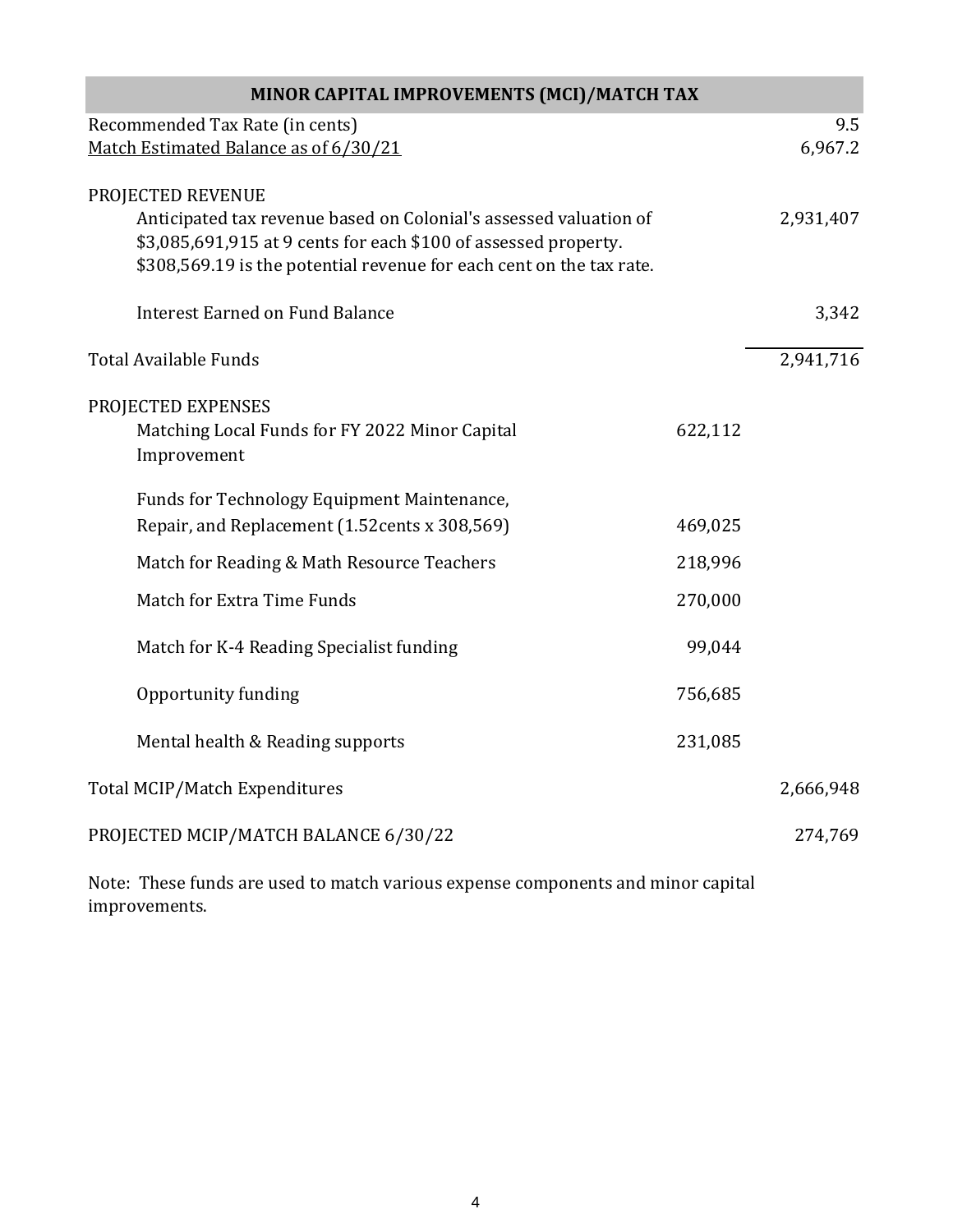| <b>TUITION</b>                                                                                                                                                                                                                       |           |             |  |  |
|--------------------------------------------------------------------------------------------------------------------------------------------------------------------------------------------------------------------------------------|-----------|-------------|--|--|
| Recommended Tax rate (in cents)                                                                                                                                                                                                      |           | 37.2        |  |  |
| Tuition Estimated Balance as of 6/30/21                                                                                                                                                                                              |           | 2,331,280.7 |  |  |
| PROJECTED REVENUE<br>Anticipated tax revenue based on Colonial's assessed valuation of<br>\$3,085,691,915 at 37.2 cents for each \$100 of assessed property.<br>\$308,569.19 is the potential revenue for each cent on the tax rate. |           | 11,478,774  |  |  |
| Tuition Paid By Other Districts                                                                                                                                                                                                      |           | 250,000     |  |  |
| <b>Interest Earned on Fund Balance</b>                                                                                                                                                                                               |           | 48,000      |  |  |
| <b>Total Available Funds</b>                                                                                                                                                                                                         |           | 14,108,055  |  |  |
| PROJECTED EXPENSES                                                                                                                                                                                                                   |           |             |  |  |
| <b>Special School Operating Budget</b>                                                                                                                                                                                               | 4,750,000 |             |  |  |
| Tuition Payable to Other Districts                                                                                                                                                                                                   | 3,200,000 |             |  |  |
| <b>Special Tuition Programs</b>                                                                                                                                                                                                      |           |             |  |  |
| Unique Alternatives & Private Placements                                                                                                                                                                                             | 515,000   |             |  |  |
| Elementary/Middle ILC                                                                                                                                                                                                                | 580,000   |             |  |  |
| Secondary ILC                                                                                                                                                                                                                        | 1,100,000 |             |  |  |
| <b>ESL Program</b>                                                                                                                                                                                                                   | 680,000   |             |  |  |
| CASL                                                                                                                                                                                                                                 | 613,000   |             |  |  |
| Early Childhood                                                                                                                                                                                                                      | 1,450,000 |             |  |  |
| <b>Other District Tuition</b>                                                                                                                                                                                                        | 800,000   |             |  |  |
| <b>Total Tuition Expenditures</b>                                                                                                                                                                                                    |           | 13,688,000  |  |  |
| PROJECTED TUITION BALANCE 6/30/22                                                                                                                                                                                                    |           | 420,055     |  |  |

Note: These funds are used to support a variety of programs for students with disabilities for which the district is required to provide individualized services. Funds need to be available at June 30th to cover expenses through September 30th when tax receipts are received.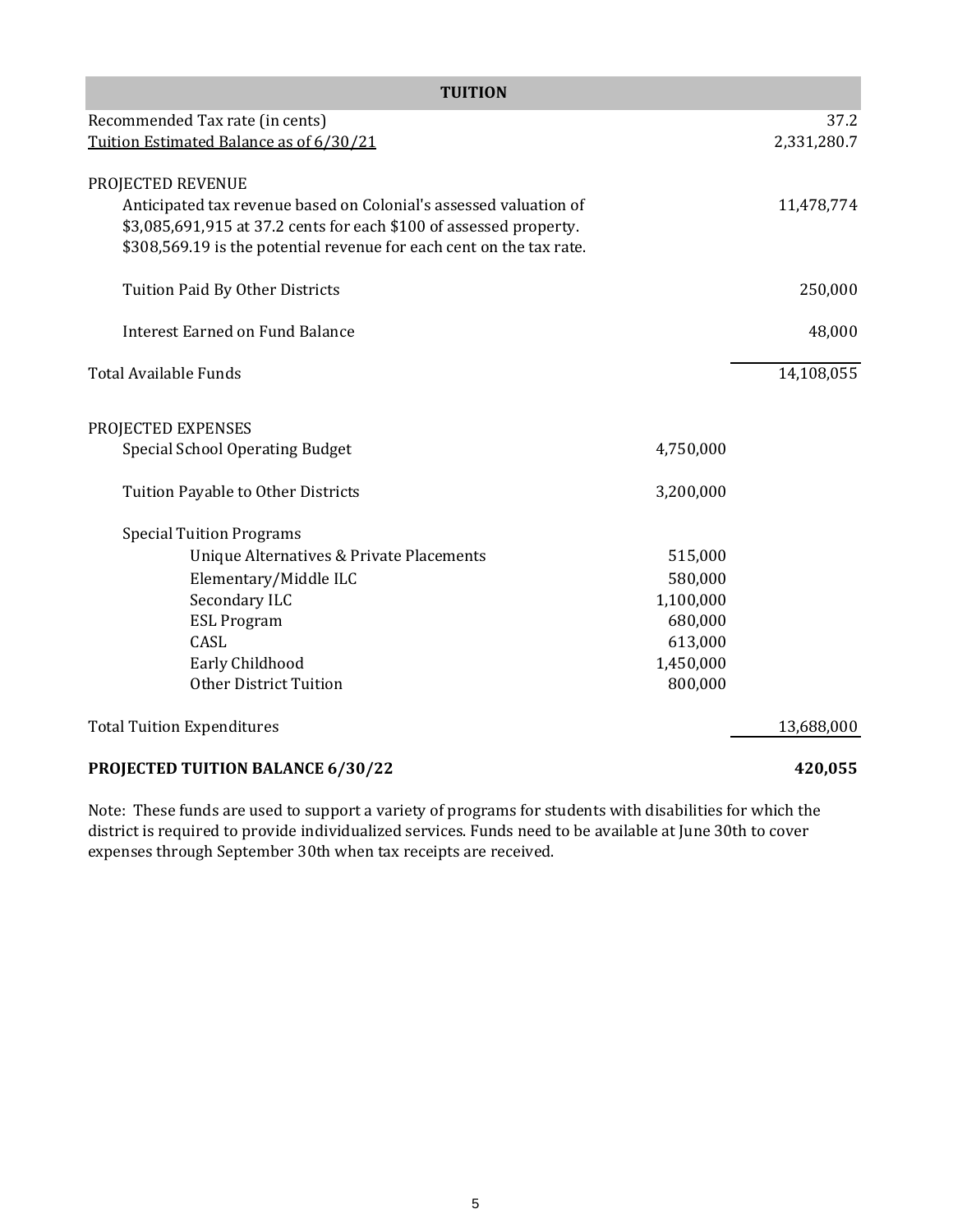### **Colonial School District Tax Rate Fiscal Year 2007 Through 2022**

|                    | <b>Current</b> |                | <b>Debt</b>    | MCI/         | <b>Total</b> |
|--------------------|----------------|----------------|----------------|--------------|--------------|
| <b>Fiscal Year</b> | <b>Expense</b> | <b>Tuition</b> | <b>Service</b> | <b>Match</b> | Rate         |
| 2022               | \$1.586        | \$0.372        | \$0.120        | \$0.095      | \$2.173      |
| 2021               | \$1.586        | \$0.372        | \$0.145        | \$0.090      | \$2.193      |
| 2020               | \$1.586        | \$0.362        | \$0.155        | \$0.090      | \$2.193      |
| 2019               | \$1.586        | \$0.372        | \$0.165        | \$0.070      | \$2.193      |
| 2018               | \$1.476        | \$0.372        | \$0.150        | \$0.045      | \$2.043      |
| 2017               | \$1.206        | \$0.332        | \$0.158        | \$0.040      | \$1.736      |
| 2016               | \$1.206        | \$0.295        | \$0.180        | \$0.055      | \$1.736      |
| 2015               | \$1.206        | \$0.285        | \$0.190        | \$0.055      | \$1.736      |
| 2014               | \$1.206        | \$0.250        | \$0.195        | \$0.055      | \$1.706      |
| 2013               | \$0.856        | \$0.220        | \$0.190        | \$0.060      | \$1.326      |
| 2012               | \$0.856        | \$0.250        | \$0.210        | \$0.050      | \$1.366      |
| 2011               | \$0.856        | \$0.280        | \$0.215        | \$0.045      | \$1.396      |
| 2010               | \$0.856        | \$0.305        | \$0.196        | \$0.055      | \$1.412      |
| 2009               | \$0.856        | \$0.330        | \$0.184        | \$0.055      | \$1.425      |
| 2008               | \$0.826        | \$0.310        | \$0.199        | \$0.055      | \$1.390      |
| 2007               | \$0.786        | \$0.300        | \$0.164        | \$0.055      | \$1.305      |